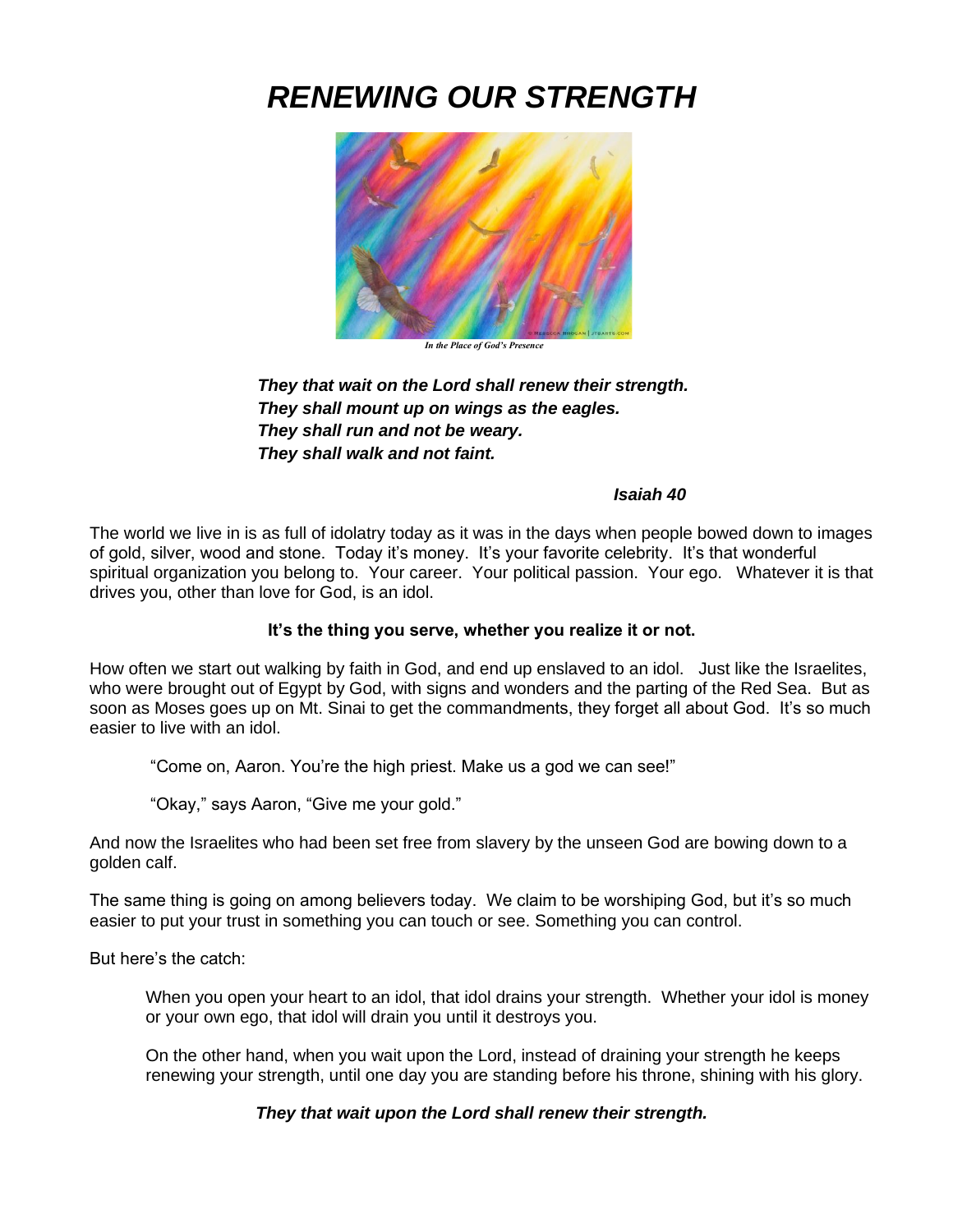Jack Short came face-to-face with God when he was 25. The word of the Lord knocked him off his feet one summer afternoon down at the beach, when a friend offered to cut him in on some shady business. Something inside his soul shouted, "Don't do it, Jack! Get away from this guy!"

Where did that voice come from? Who was it that spoke like a fire alarm in his heart?

"I don't know who you are," said Jack to that inner voice, when he was alone again, "but whoever you are, show me the way."

In the days that followed, Jack Short became convinced that it was the voice of the Lord. He opened his Bible, went to the gospels and started to pay attention. He couldn't get enough of those words of Jesus. Soon his soul was on fire.

Jack Short found a church and went there faithfully every week. The people in that church recognized that Jack had a gift for teaching. So he began to share with others everything he knew about the Lord. People were drawn to Jack's teaching and gave their hearts to God. Soon Jack was preaching with such power that crowds came wherever he spoke.

During those early days Jack Short took great care to keep his focus on one thing: God's kingdom, God's World. He took time to be alone with God every day. He made sure he paid attention to the broken souls who came to him with their troubles.

## *They that wait on the Lord shall renew their strength.*

Jack Short knew how to wait on the Lord. Prayer was the foundation of everything he did.

One day a wealthy stranger took Jack to lunch. "You have a message that needs to be heard by the world," said the man. "I'm going to put you on TV." It seemed like an opportunity sent from heaven. Pretty soon Jack Short was a household name in the Christian world, and he was busier than he'd ever been in his life.

By this time Jack had so much on his plate that he just didn't have time for people as he once did. And time spent alone with God every day began to diminish as his phone kept ringing and meetings piled up.

Jack Short had now become like the captain of a big ship. It took all his strength to keep the ship running like it should. What Jack didn't realize was that his ship, his "ministry," had become his idol. And his idol was draining his strength. Jack was so busy managing his ministry, he never got around to asking himself where the ministry was going. Where *he* was going.

Without realizing it, Jack Short had switched from waiting on God to waiting on his idol. He was so busy expanding his own kingdom, he lost touch with God's Kingdom. One day Jack Short woke up and discovered that he was a Christian celebrity with an empty soul. Ah, but then his i-phone rang, and he rushed off to another meeting.

# *They that wait on the Lord shall renew their strength.*

As long as Jack Short was waiting on the Lord, his strength was renewed and he bore fruit for God's Kingdom. But when Jack allowed himself to be side-tracked by his idol, his kingdom, instead of God's Kingdom, his bank account grew fat and his soul grew lean. Until one day, like Samson of old, Jack Short discovered that his strength was gone.

This tragedy doesn't just happen to Christian celebrities. It happens to ordinary people like you and me. When we get caught up in serving our idol, we lose our strength. Our faith withers because we are no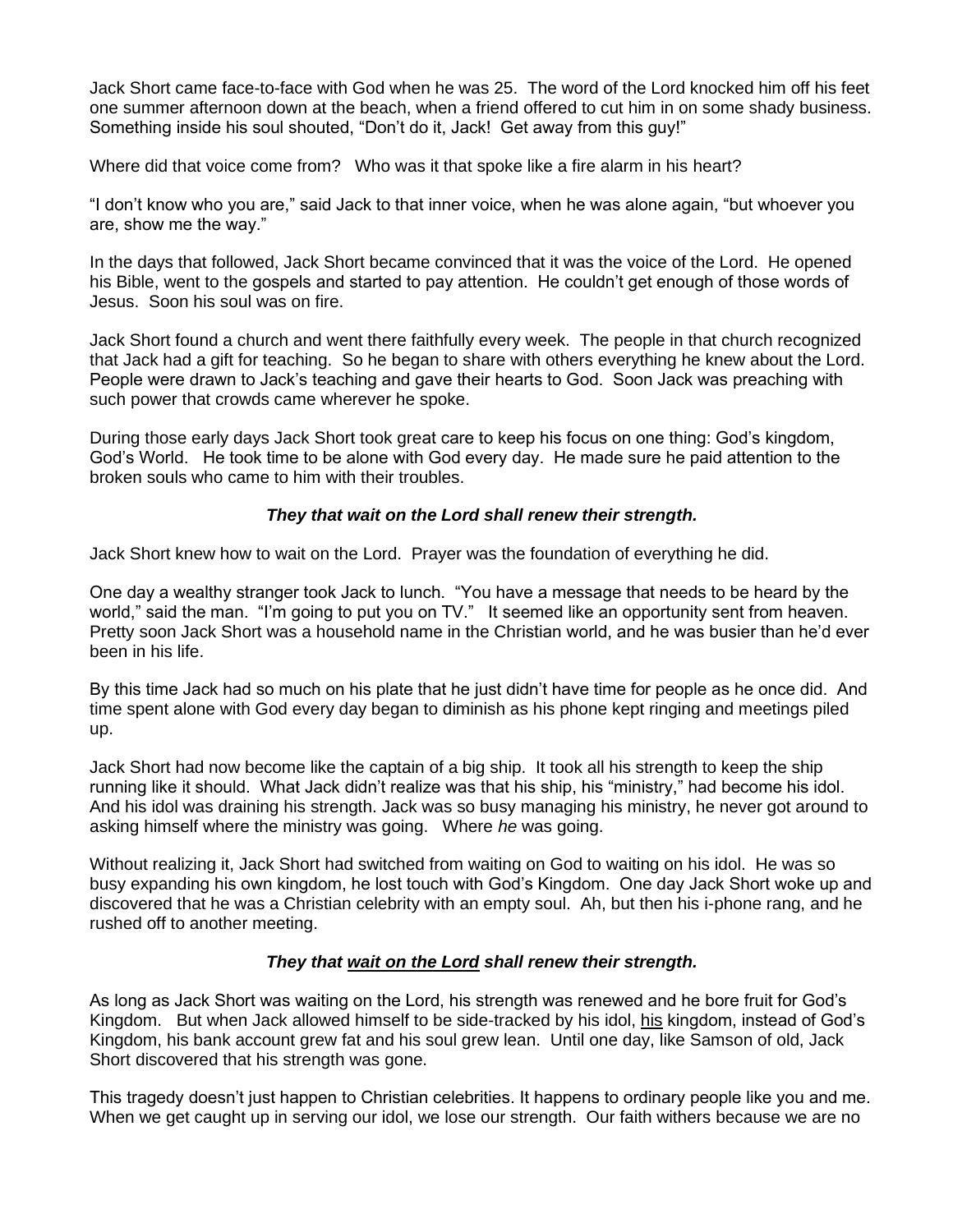longer waiting on the Lord. Maybe we keep going through the motions but we hardly have the strength to pray a decent prayer.

So what does it mean to wait on the Lord? Waiting on the Lord is simply prayer, and the life of service that flows from prayer.

Jesus never taught the disciples how to preach. He never taught them how to heal. He never gave seminars on casting out demons. He just said, "Go out there and do it."

But Jesus was continuously teaching those disciples how to pray.

To keep praying and never lose heart.

To pray the way he did.

At the start of the day, Jesus *prayed*. When he broke the bread, he *prayed*. After he fed the multitude, he went into the hills and *prayed*. When he hung on the cross, he *prayed*.

So what do we pray for, when we wait upon the Lord? We pray for four things:

**We pray for focus.**

**We pray for light.** 

**We pray for strength.**

**We pray to set the captives free.**

# *We pray for focus.*



*Look to Christ*

Nicodemus was a teacher in Israel, but he knew there was something missing in his life. When he saw Jesus teaching in the temple and healing the sick, Nicodemus decided that Jesus had what he was looking for.

So one night he goes to see Jesus.

*"Rabbi, we know that you are a teacher come from God. For no one can do the signs that you do, unless God is with him."*

*"Nicodemus, what you're looking for is the Kingdom of God---God's World. But you'll never even see God's world until you're born of the Spirit."*

And when Jesus talks about being born of the Spirit, he's not talking about goose bumps and pious feelings and announcing to the world that now we're "born again." He's talking about allowing the Spirit of God to enter us and focus our lives on the one thing needful; God's Kingdom, God's World.

When Jack Short lost his focus, he lost his strength.

When we get distracted by our idol, that idol drains our strength away.

Lord, help us to focus on you…on your Kingdom, so that we may mount up on wings as the eagles.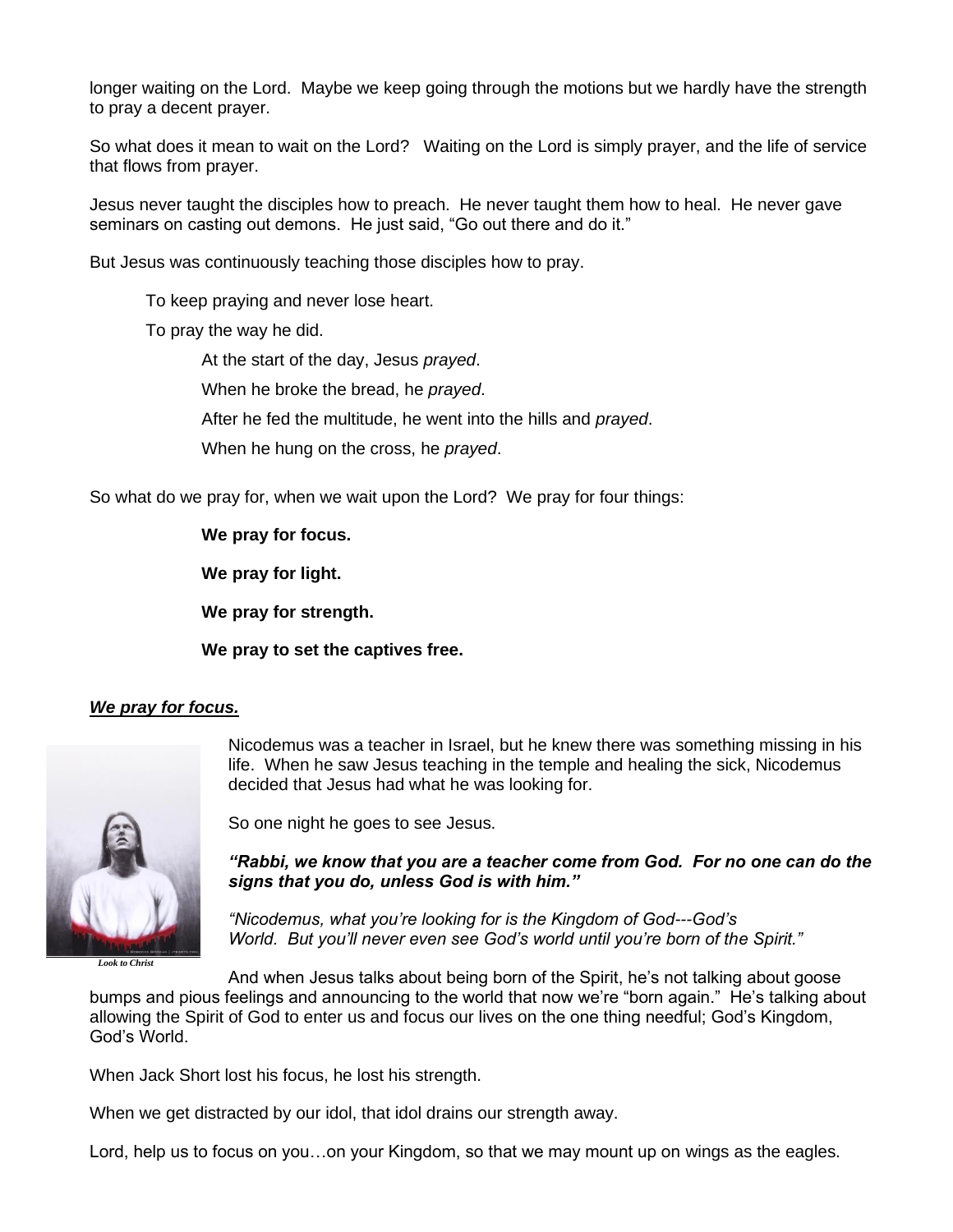# *We pray for light*

When we were focused on our idol, on that ambition, that dream, or even that jealous grudge, everything seemed so clear. We knew which way we wanted to go. We seemed to know just what to do. But now that we're focused on God the road ahead is often cluttered with distractions, shrouded in fog. We need light.

So we pray for light. And lo and behold, light comes.

## *"I am the light of the world. Whoever follows me will not walk in darkness, but will have the light of life."*



*Sons of the Light*

#### *John 8*

That light renews our strength until we mount up on wings as the eagles. Until we run and never get weary. We walk and never faint.

## *We pray for strength*



The Apostle Paul had this thorn in the flesh. We don't know what it was. Was it an eye problem? Stomach trouble? Somebody giving him a hard time? Whatever it was, this thorn kept him weak.

So Paul prayed, "Lord take it away!" Three times he cried out for relief from this thorn. But Paul got an answer he didn't expect.

# **"***My grace is sufficient for you,*

# *my strength is made perfect in weakness."*

Paul got strength. God's strength. Power to ignite the fire of God's Kingdom all over the Roman world.

To be able to keep going when times get tough, to be able to plow through the smoke and the confusion of this dark world and not lose heart, we need that strength.

All we have to do is ask. And keep asking. His strength always comes, never fails.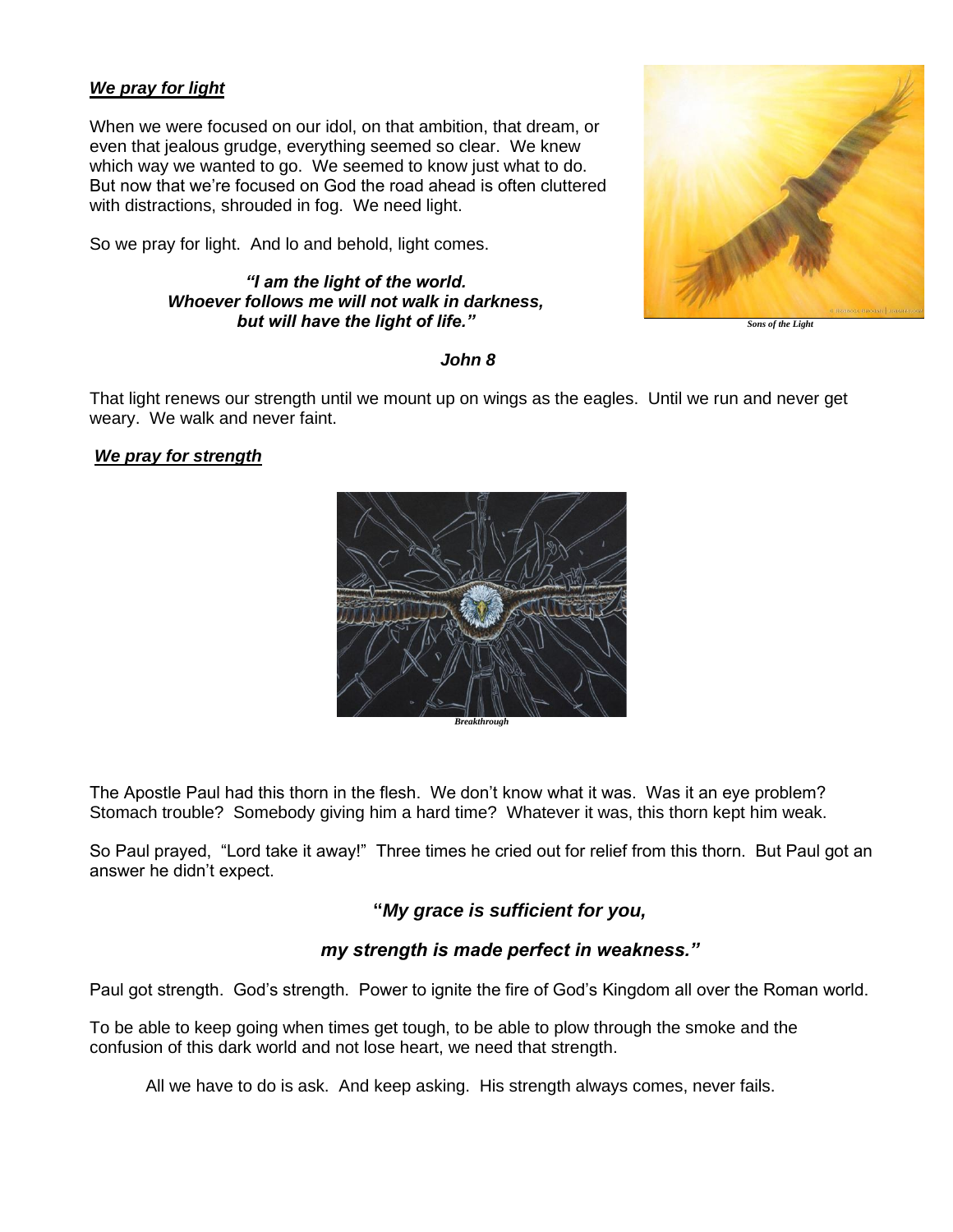*"The Spirit of the Lord is upon me, because he has anointed me to preach good news to the poor. He has sent me to proclaim release to the captives.*

*Luke 4*



*Intercession- Praying the Perfect Will of God*

In a world where millions are being drained of strength and destroyed by their idols, Jesus comes to set us free. He died on the cross, he rose from the dead, and now he sets us free through prayer.

Scripture tells us that the risen Lord ever lives to make intercession---prayer--- for those who draw near to God through him. (Hebrews 7:25)

So we enter into the prayers of our Master. In his name *we* set the captives free through prayer. The Lord puts names into our hearts. The names of people he wants us to pray for. God will do things for these people through our prayers that will only happen through prayer.

Why God sets it up this way is a mystery. But that's how it is.

So we pray for our loved ones, neighbors, friends in the church, friends from the past. We pray for our enemies, people who give us a hard time. We lift them by name before the throne every day, and let heaven flood them with grace. The Spirit may even guide us to pray for the downfall of a tyrant.

### **It's the most important ministry God will ever give us.**

#### **This kind of prayer has unspeakable power.**

Jack Short started off with grace and power, until his "ministry" became his idol and drained his strength. But there's still hope for Jack. All he has to do is go back to Square One, and all heaven will come to his aid.

The same is true for us. All heaven is waiting to lift us into a place brighter than we've ever known, if we will but answer the Master's call to come alongside with him and pray.